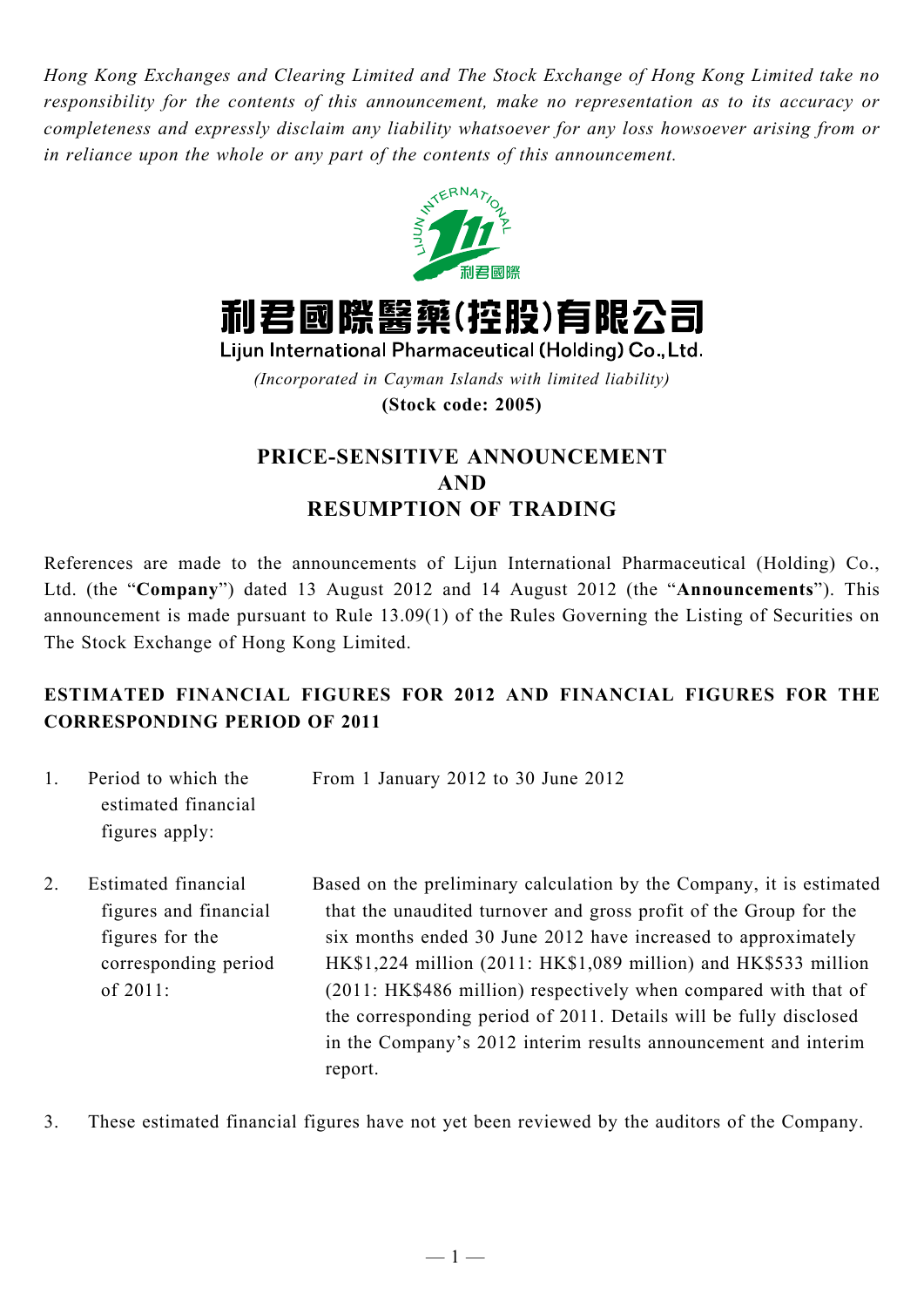The board (the "**Board**") of directors (the "**Directors**") of the Company would like to draw the attention of its shareholders and investors that the above estimated financial figures for 2012 are based on preliminary calculations by the Company only, which are unaudited and pending for further verification. As the Company will require more time to agree with its auditors on the Company's estimated net profit figure for the six-month period ended 30 June 2012, such estimate figure is not being provided by the Company for the purposes of this announcement and will be further announced by the Company after obtaining approval of the Board on 21 August 2012. Detailed financial information of the Company for the first half year of 2012 will be fully disclosed in the 2012 interim results announcement and interim report of the Company. The Company's 2012 interim results announcement will be announced on 21 August 2012 and the Company's 2012 interim report will be announced in late August 2012.

### **PROPOSED INTERIM DIVIDEND AND BONUS ISSUE OF SHARES**

The Board of the Company are considering the declaration of an interim dividend of HK\$0.02 per share of the Company (the "**Share(s)**") for the six months ended 30 June 2012 and a proposed bonus issue of Shares on the basis of one bonus Share for every five existing Shares (the "**Proposed Bonus Issue**"), subject to approval by the Board. The date of closure of register of members of the Company for the purpose of determining the identity of shareholders to be entitled to receive the interim dividend and the bonus shares and the payment (and issuance) dates of the said interim dividend (and bonus shares) will be announced later.

### **OTHER RELEVANT INFORMATION**

Reference is made to the Announcements and the suspension of trading of the Company with effect from 9:00 a.m. on 13 August 2012. The Company would like to stress that the purported corporate communications of the Company previously uploaded by unknown parties to the HKEx news website have not been authorized by the Board. As advised by the Company's financial printer, the incident is still being investigated by the police. Shareholders of the Company and potential investors are advised to ignore the purported corporate communications so published as the Company is not responsible for their contents.